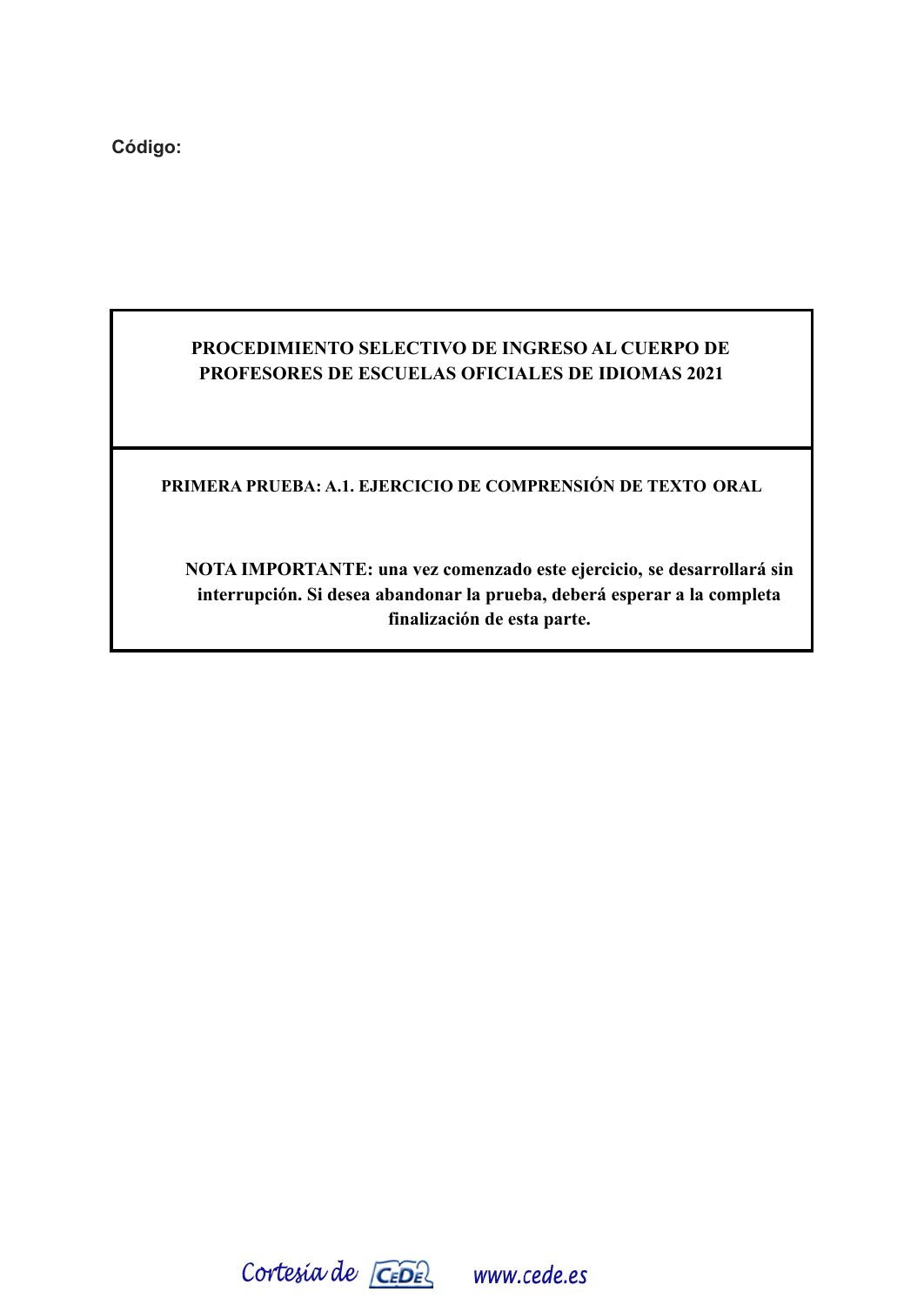**Listen to the CNN Political Briefing** *Harris Takes the Reign on Voting Rights.* **For sentences (1-10) complete the gaps with ONE OR TWO words according to what you hear. Write the exact words you hear. Sentence 0 is given as an example. You have 1 minute to read the statements. You will listen to it twice.**

- *0.* Vice President Harris has been urged to fight the voting rights battle. However, if Biden starts **taking jabs** at his fellow Democrats, it is going to be a difficult task.
- 1. One of the most high profile battles this legislative session is the \_\_\_\_\_\_\_\_\_\_\_\_\_\_\_\_\_\_\_ voting rights legislation that the Republicans are trying to pass.
- 2. The newsreader has the impression that Harris is being given the toughest \_\_\_\_\_\_\_\_\_\_\_\_\_\_\_\_\_\_\_ over and over, since she already has to deal with the immigration issue, as well as with other tough political battles.
- 3. Since not all Democrats are in agreement with passing the *For the People Act*, this bill is still **bill** is still **bill** is still **but a** in the Senate.
- 4. If the former president of the USA keeps on spreading that kind of dangerous which his supporters will surely believe, the violence seen on January 6th might repeat again.
- 5. The statements made by Biden in Oklahoma, clearly referring to Joe Manchin and Kyrsten Sinema, throw a bit of the state of the state of toward his colleagues.
- 6. In his speech, Biden did not blatantly mention the two senators who oppose ending the legislative \_\_\_\_\_\_\_\_\_\_\_\_\_\_\_\_\_\_\_\_\_\_ with the purpose of adding up to the necessary number of votes that allows getting bills through.
- 7. When the White House press secretary offered a piece of when asked about the president needling those Democratic senators and whether that was a wise move.

8. The president's commentary wasn't just about TV **The president's commentary wasn't** just about TV

- 9. His commentary was meant to show the Democratic base that he's willing to fight for this **the contract of the state of voting rights.**
- 10. McDaniel considers that actions of the CPD board members and their repeated \_\_\_\_\_\_\_\_\_\_\_\_\_\_\_\_\_\_\_ , clearly shows the organization no longer provides a fair and impartial forum for presidential debates.



www.cede.es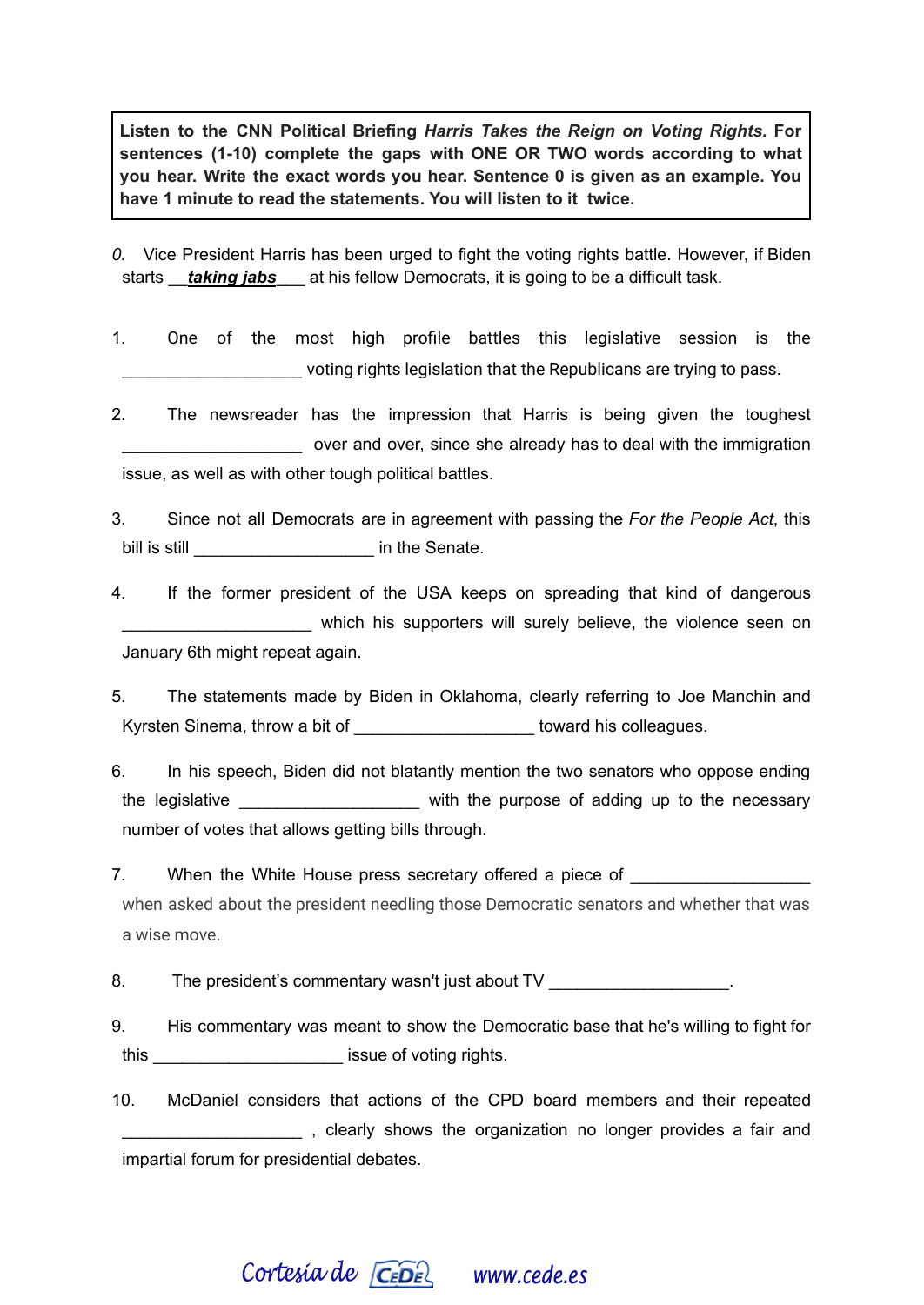Cortesia de CEDE www.cede.es